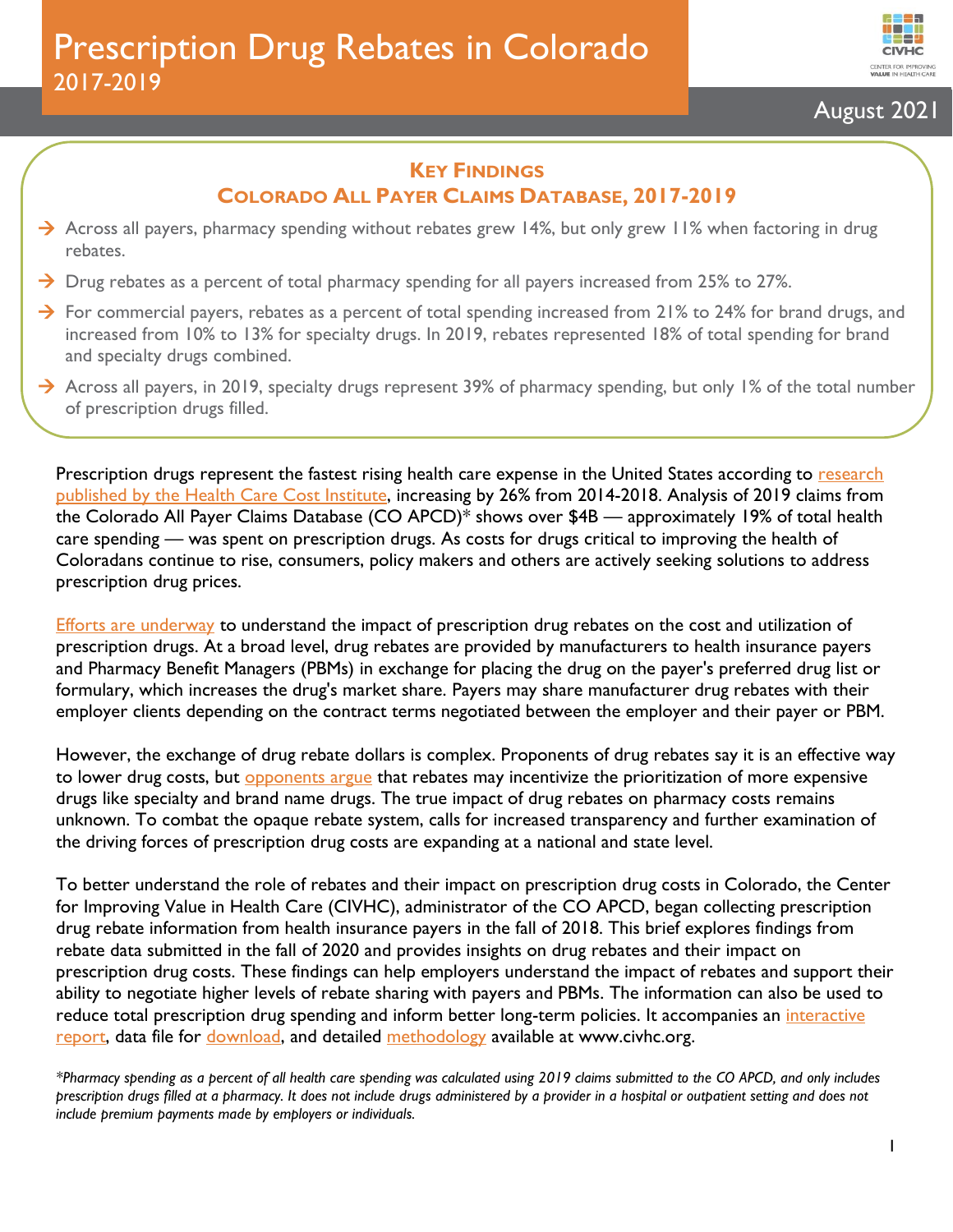#### **IMPORTANT DEFINITIONS**

- →**Prescription Drug Rebate** Total rebates, compensation (*see below*), remuneration and any other price concessions (including concessions from price protection and hold harmless contract clauses) provided by pharmaceutical manufacturers for prescription drugs with specified dates of fill, excluding manufacturer-provided fair market value bona fide service fees.
	- o For the full definition of rebates and compensations, please see CIVHC's [Data Submissions](https://www.civhc.org/wp-content/uploads/2020/06/Data-Submission-Guide-DSG-v-11.5_5.30.20.pdf)  [Guide](https://www.civhc.org/wp-content/uploads/2020/06/Data-Submission-Guide-DSG-v-11.5_5.30.20.pdf)
- → **Pharmacy Benefit Manager (PBM)** Intermediary between the health insurer and the pharmacy. They develop and maintain formularies for health insurers and negotiate rebates and discounts.
- → **Formulary** A list of prescription drugs that a health insurer will cover, typically developed by PBMs.
- → **Brand Name Drug** A drug sold by a drug company under a specific name or trademark that is protected by a patent.
- → **Generic Drug** A medication created to be the same as an existing approved brand-name drug in dosage form, safety, strength, route of administration, quality, and performance characteristics.
- → **Specialty Drug** A subcategory of brand name drugs, specialty drugs usually treat complex and rare conditions and diseases and require special handling, storage, administration, and patient monitoring. Specialty drugs are most notably different than generic and non-specialty brand name drugs in that they are very expensive and often the only drug of their kind to treat certain conditions.

## THE DRUG REBATE LANDSCAPE

[Efforts are underway](https://leg.colorado.gov/bills/sb21-175) to understand the impact of prescription drug rebates on the cost and utilization of prescription drugs. At a broad level, drug rebates are provided by manufacturers to health insurance payers in exchange for placing the drug on the payer's preferred drug list or formulary, which increases the drug's market share. Payers may share manufacturer drug rebates with their employer clients depending on the contract terms negotiated between the employer and their payer or pharmacy benefit manager.

In the past decade, the continued rise of prescription drug costs and financial burden placed on patients triggered immense national concern. As policymakers have become increasingly eager to find a solution, drug rebates are one area of debate at both the state and federal level.

Praised by advocates as the best tool to provide leverage for payers pursuing lower drug prices and cited by critics as perversely incentivizing use of expensive brand and specialty drugs, the debate around rebates remains, and lawmakers in the national arena have proposed [legislation](https://www.healthaffairs.org/do/10.1377/hblog20190201.545950/full/) which would effectively remove incentives for preferred formulary placement based on rebate amounts.

With action to alter the current rebate system growing both in the government and marketplace, demands for further transparency into the opaque process are multiplying. Players in health care policy are seeking to understand the true impact of rebates on drug prices, the nature of the driving forces behind drug costs, and who ultimately reaps the benefits of rebates.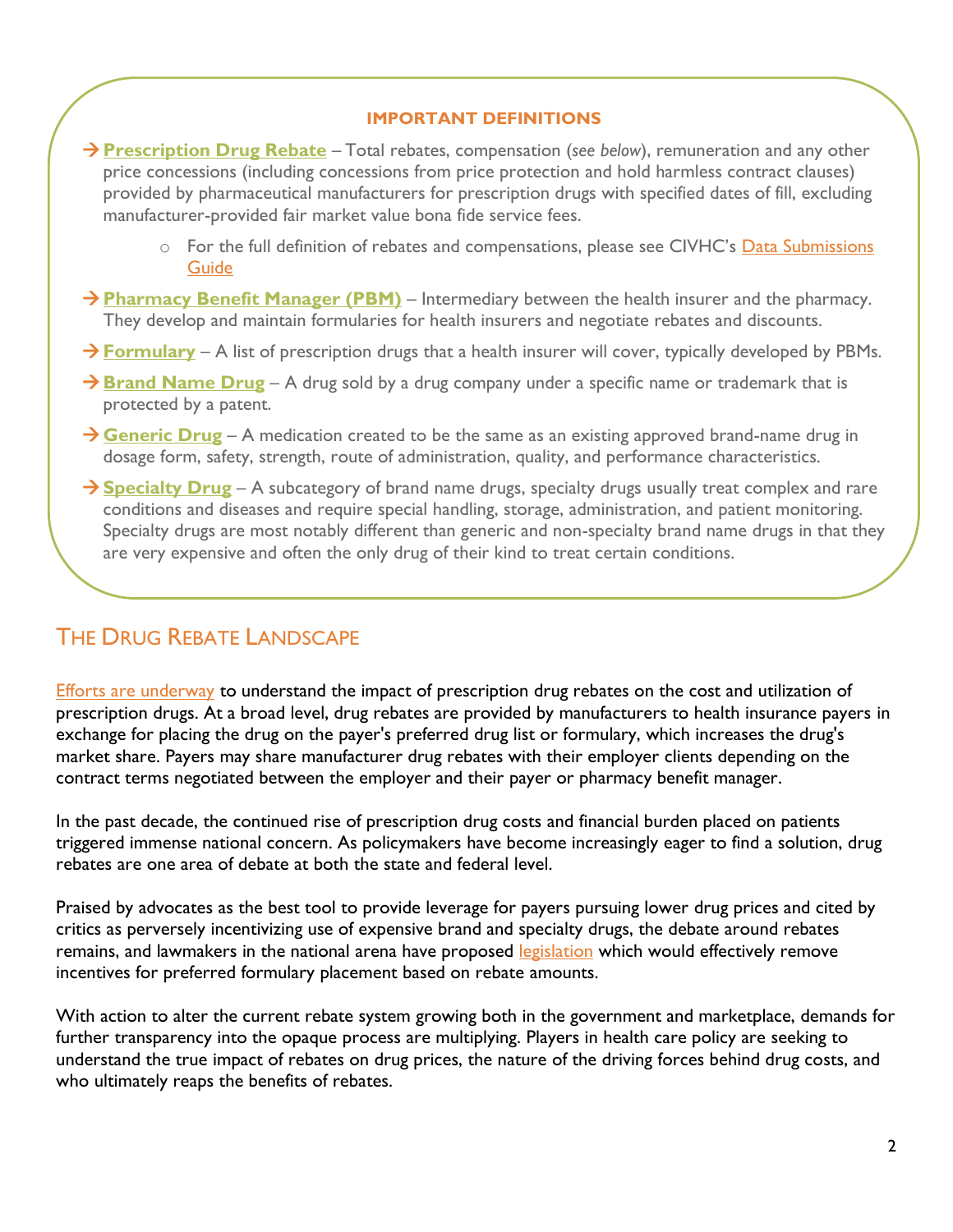### **WHAT IS A DRUG REBATE?**

The system of drug rebates is complex and includes pharmaceutical manufacturers, health insurers, pharmacy benefit managers (PBMs), pharmacies, wholesalers, and patients. Drug manufacturers set prices and sell drugs to wholesalers which then sell them to retail outlets, like a local pharmacy. A rebate is a return of part of the purchase price by the buyer to the seller, typically negotiated between the seller and payer (insurer or PBM). Rebates are typically paid by a pharmaceutical manufacturer to a PBM, which then shares the majority with the health insurer.

The graphic below illustrates the flow of services and payments, including rebates: PRESCRIPTION DRUG SUPPLY CHAIN AND FUND FLOW



Rebate payments vary depending on the negotiations between manufacturers and PBMs, but typically, they function as a lever of negotiation to earn favorable placement within a drug formulary. Although rebate levels are negotiated "up front," with the exception of point-of-sale rebates directly to patients, the rebates are not applied at the time of the transaction, but applied to PBMs and payers retroactively. In effect, rebates reduce the cost of drugs to the PBM or health plan. Manufacturers claim that higher listing prices can help them offer larger rebates. However, rebate contracts are considered trade secrets, making it difficult to track the payment and distribution chain. This leads to a number of questions on how the flow of savings in rebates is used and to whose benefit.

#### **REBATES BY PUBLIC AND PRIVATE PAYER**

National studies show the size of rebates and methods of reporting differ across payer types in crucial ways:

- $\rightarrow$  Medicaid Medicaid receives the largest rebate as a percentage of prescription drug spending, roughly 50%-52%. This is partly because of the federal [Medicaid Drug Rebate](https://www.medicaid.gov/medicaid/prescription-drugs/medicaid-drug-rebate-program/index.html)  [Program,](https://www.medicaid.gov/medicaid/prescription-drugs/medicaid-drug-rebate-program/index.html) which requires manufacturers to provide rebates to offset Medicaid pharmacy costs. The rebates Medicaid receives are publicly reported and used to reduce government spending.
- → Medicare Part D Medicare Part D receives 18-22% of spending back in rebates. [Federal restrictions](https://www.kff.org/medicare/fact-sheet/an-overview-of-the-medicare-part-d-prescription-drug-benefit/) prevent Medicare Part D from negotiating drug prices and all savings are publicly reported to reduce government spending and premiums.
- → Commercial Commercial payers receive lower rebates of prescription drug spending at 12% due to having more drugs covered and manufacturers being able to offer direct to consumer coupons to help increase drug use without use of rebates. It is not clear how commercial health insurance payers use rebates.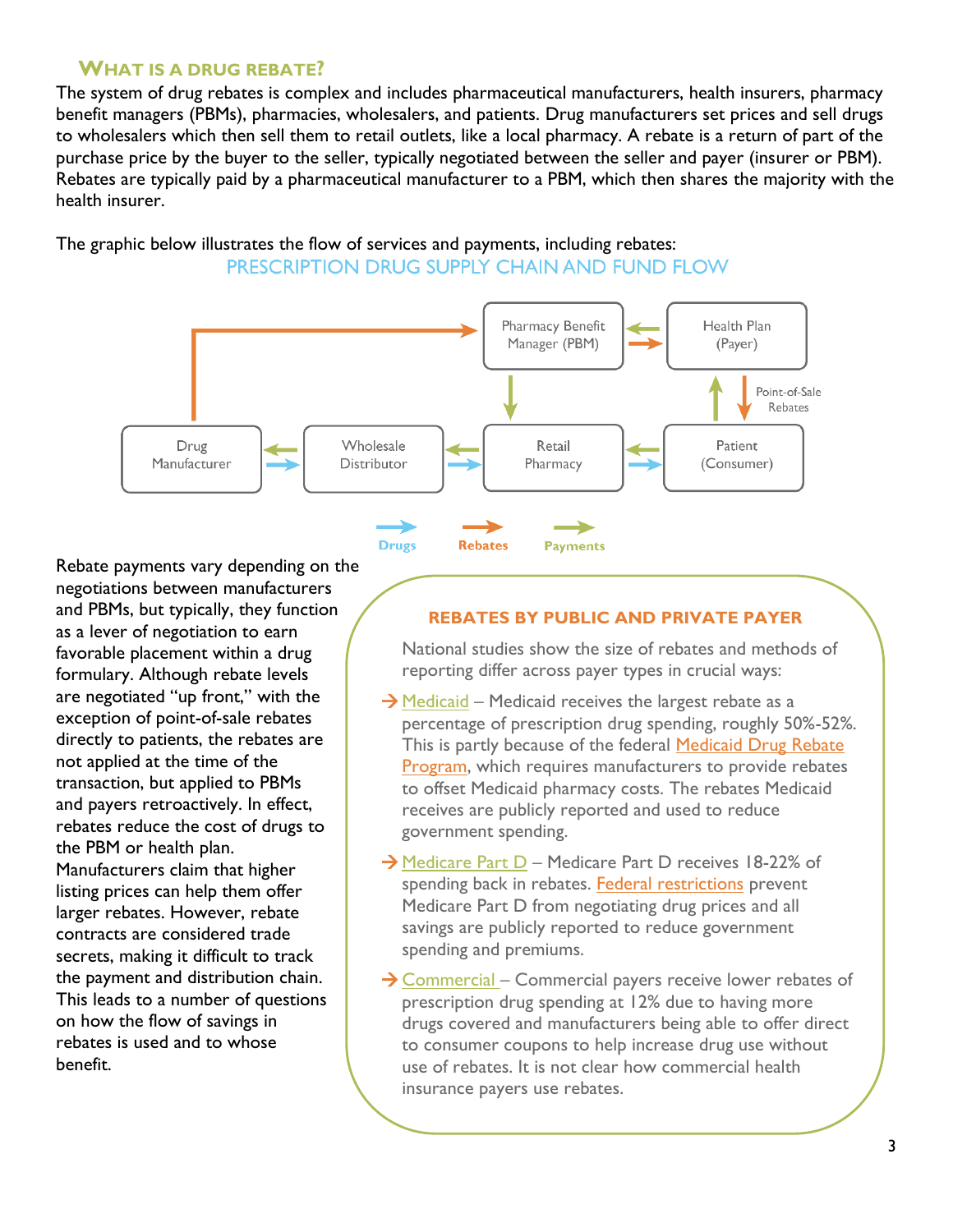### **DRUG REBATES: A COMPLICATED SERIES OF QUESTIONS**

Public payers like Medicare and Medicaid use drug rebates to reduce the cost of government health insurance coverage. However, how rebates are used by commercial payers and PBMs lacks transparency, leaving it unclear how rebates impact utilization of particular drugs and total pharmacy spending. The rebate savings could be used to provide an indirect benefit to consumers and employers through lowering premiums. However, if they are not being used to reduce premiums, consumers may see no benefit because they are not likely shared to reduce copays at the point of sale. If rebates are shared with consumers at the point of sale to offset their out of pocket costs, that policy could actually increase prescription drug spending by incentivizing increased utilization of higher cost drugs. It could also incentivize manufacturers to raise their brand name and specialty drugs prices to enable higher rebates – creating a concerning cycle of rising brand name drug prices.

The impact of rebates remains ambiguous at both a national and state level. A [study](https://www.pewtrusts.org/-/media/assets/2019/03/the_prescription_drug_landscape-explored.pdf) by the PEW Charitable Trusts found that as pharmaceutical drug spending grew by 36% from 2012 – 2016, manufacturer rebates also grew significantly by 125% and did play a role in offsetting growth of list prices. [Research](https://healthpolicy.usc.edu/wp-content/uploads/2020/02/SchaefferCenter_RebatesListPrices_WhitePaper.pdf) done by the Schaeffer Center at USC showed a "near one-to-one relationship between rising rebates and rising list prices for branded prescription drugs," with every \$1 correlating with a \$1.17 increase in list price.

Although the debate over methods of reform *—* or elimination of  rebates is ongoing, there is a general agreement among stakeholders that more transparency is necessary to evaluate the true relationship between rebates and list prices and ultimate impacts on affordability for consumers.

"Policy solutions that increase transparency throughout the distribution system would enable a better understanding of how rebates and drug prices are related, thereby ensuring that profits throughout the system are rewarding value-adding activities, rather than anti-competitive ones"

"The Association Between Drug [Rebates and List Prices](https://healthpolicy.usc.edu/wp-content/uploads/2020/02/SchaefferCenter_RebatesListPrices_WhitePaper.pdf)" – USC **[Schaeffer](https://healthpolicy.usc.edu/wp-content/uploads/2020/02/SchaefferCenter_RebatesListPrices_WhitePaper.pdf)** 

## DRUG REBATES IN COLORADO

## **INFORMATION FROM PAYERS:**

Payers submitted drug rebate files to CIVHC based on data from their PBM:

 $\rightarrow$  Total Prescription drug spending (excluding rebates, in total and by type of drug – specialty, nonspecialty, brand and generic)

 $\rightarrow$  Prescription drug rebate amounts (in total and by type of drug)

Until recently, little was known about the amount of drug rebates being collected by commercial payers in Colorado. To address this issue, and as part of state efforts to constrain health care costs, CIVHC began collecting drug rebate information under a regulatory change to the **Data Submission** [Guide](https://www.civhc.org/wp-content/uploads/2020/06/Data-Submission-Guide-DSG-v-11.5_5.30.20.pdf) enacted in October 2018, which required health insurance payers in Colorado to submit rebate and other compensation information on an annual basis.

In September of 2019, payers provided their first files which included drug rebate and total spending information for 2016, 2017, and 2018. This report is based off of data received in the second collection year (2020) and includes 2017, 2018 and 2019 information. Of commercial payers using a PBM, payers reported to CIVHC that 99% of total rebate dollars were passed from the PBM to the payer. CIVHC worked in close collaboration with payers along the way to evaluate each submission and establish clear requirements. More information can be found in the accompanying complete [methodology.](https://www.civhc.org/wp-content/uploads/2021/06/Drug-Rebate-Methodology-6.2021.pdf)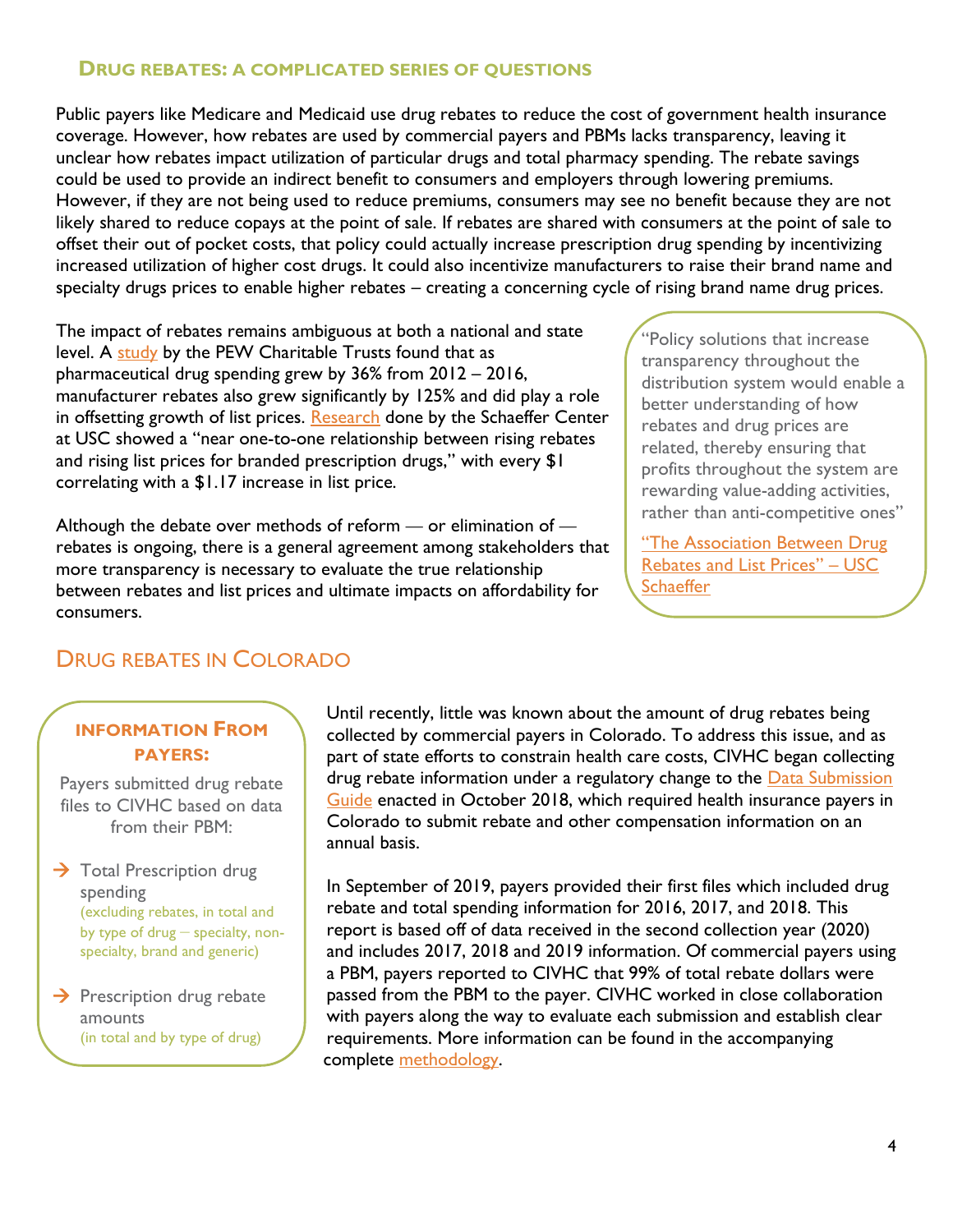### **CONSIDERATIONS**

It is important to consider the context this brief provides regarding drug rebates. Because transparency is lacking around how drug rebates are being used by PBMs and health plans, as well as information about how they influence the use and prices of expensive drugs, no conclusions can be made about the full impact of rebates in Colorado. Further, it is important to consider that payers used their own definition of specialty, brand, and generic drugs to report rebates and spending. CIVHC worked to validate payer-submitted drug rebate files by comparing member, member month and total prescription drug spending with those derived from CO APCD prescription drug data submitted each month by payers.

Additionally, one large commercial payer was unable to report at the specific drug type level, and as a result has been removed from the results below. Therefore, "All Payer" data in this year's report will not exactly match all payer data from previous or future years.

These findings do, however, establish a lens to identify trends in overall pharmacy spending and rebates collected, and highlights certain areas that may drive future health policy discussion.

## COLORADO RESULTS

The following results reflect 2017-2019 prescription drug rebate information submitted by health insurance payers to the CO APCD. All spending represents pharmacy spending, and only includes prescription drugs filled at a pharmacy. It does not include drugs administered by a provider in a hospital or outpatient setting and does not include premium payments made by employers or individuals.

 $\rightarrow$  Across all payers, rebates represent 27% of total pharmacy spending, and increased from 25% to 27% from 2017 to 2019.

**Total Pharmacy Spending, Total Spending Net Rebates, and % Rebates CO APCD, All Payers (2019)**





% Rebates of Total Spending

|       | Average (2017-2019): 25.2% |                    |
|-------|----------------------------|--------------------|
| 25.1% | 27.6%<br>$(+2.5%)$         | 27,3%<br>$(-0.2%)$ |
|       |                            |                    |
|       |                            |                    |
| 2017  | 2018                       | 2019               |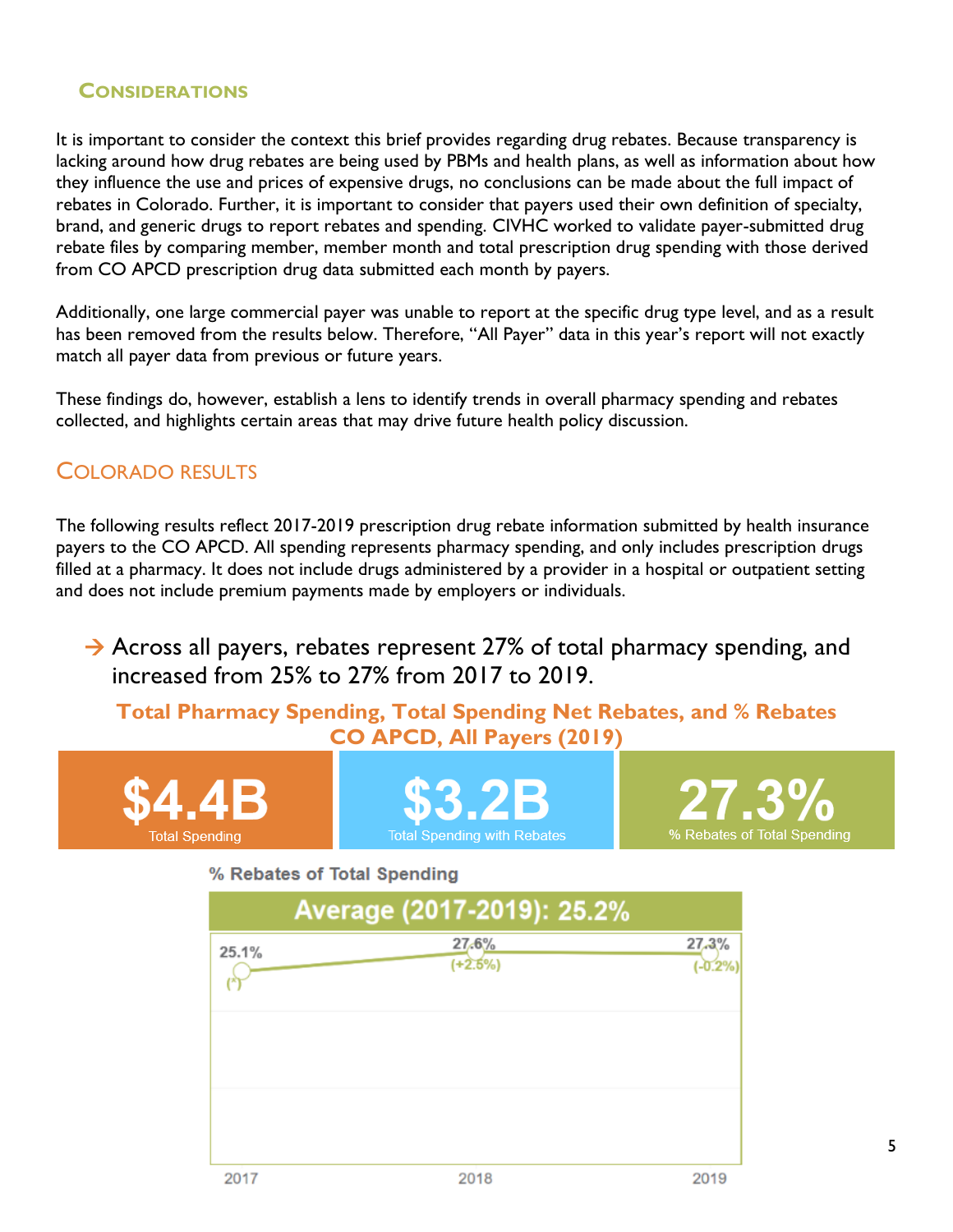$\rightarrow$  Across all payers, total pharmacy spending without rebates grew 13%, but only grew 11% when factoring in drug rebates.



 $\rightarrow$  For commercial payers, rebates as a percent of total spending increased from 22% to 23% for brand drugs, and increased from 10% to 13% for specialty drugs. In 2019, rebates represented 18% of total spending for brand and specialty drugs combined.

## **Commercial % Rebates of Total Spending for Brand and Specialty Drugs**